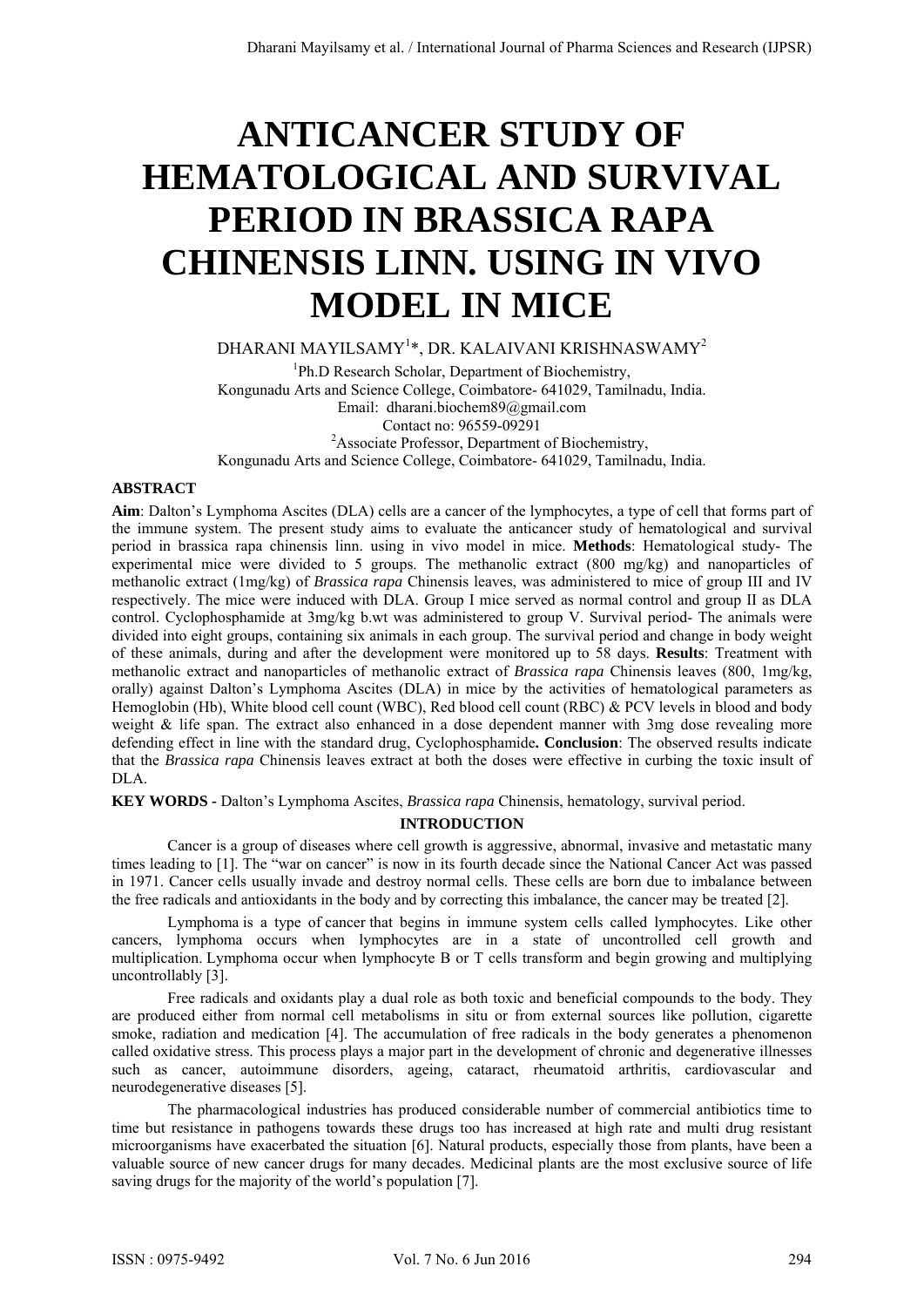In the present scenario, there is an urgent and continuous need of exploration and development of cheaper, effective new plant based drugs with better bioactive potential and least side effects. Hence, recent attention has been paid to biologically active extracts and compounds from plant species used in herbal medicines. Traditional medicine is an important source of potentially useful new compounds for the development of chemotherapeutic agents [8].

The phytonutrients found in bok choy are powerful antioxidants that are capable of strengthening the immune system. Intake of this vegetable could reduce the risk of osteoporosis [9].

The present study was undertaken to evaluate the anticancer study of hematological and survival period in brassica rapa chinensis linn. using in vivo model in mice.

#### **MATERIALS AND METHODS**

#### **Plant sample collection**

 Bok choy, *Brassica rapa* Chinensis was obtained from local department store, Coimbatore, Tamilnadu, India. The plant sample, Brassica rapa Chinensis was authenticated by Dr. V.S. Ramachandran (Taxonomist), Professor, Bharathiar University, Coimbatore, Tamilnadu, India.

#### **Plant extract preparation**

The Fresh leaves were cleaned to remove adhering dust particles, washed under running tap water, and rinsed with distilled water. The leaves were shade dried and powdered. 15g of dried powder was extracted in 150ml of methanol for 6 hours using a series of soxhlet extractor. The extract was filtered through Whatmann No.1 filter paper. The filtered sample was concentrated and dried under room temperature, which is denoted as methanolic extract of Brassica rapa Chinensis. The extract yielded a green residue solid weighing 2.5g and was preserved in a refrigerator at 4°C until further experiments.

#### **Silver nanoparticles preparation**

Fresh leaves were collected and cleaned to remove adhering dust particles, washed under running tap water, gently blotted dry between folds of tissue paper and 10g of the leaf sample was weighed, cut into small pieces and added to 100ml of methanol. The flask was stored in the dark with mild shaking for 24 hours. The mixture was then filtered through whatman no.1 filter paper. The extract was stored at 4°C until further experiments. The leaf extract (10ml) was added to 90ml of 3mM silver nitrate (AgNo3) Solution. The experimented for the synthesis of the nanoparticles as elaborated below. The extent of nanoparticle synthesis was monitored by measuring the absorption at 400-600nm. To separate the synthesized silver nanoparticles, samples were centrifuged at 13,000 rpm for 20 minutes under refrigeration and washed three times with deionized water. A dried powder of the silver nanoparticles was obtained by freeze-drying.

### **Drugs and Chemicals**

Dalton ascites lymphoma cells (DLA) were obtained from KMCH, Coimbatore, India for the induction of DLA in mice and Cyclophosphamide was purchased from Alagu Pharmacy, Coimbatore, India. All other chemicals used in this study were obtained commercially and were of analytical grade.

#### **Experimental animal**

Female Swiss albino mice with an average weight of 20-25g were obtained from Small Animals Breeding Center of KMCH, Coimbatore. The animals were housed in large spacious cages, maintained at controlled condition of 12 hours light/darkness, humidity and temperature. They were fed with standard pellet diet and water. Lymphoma cancer was induced with  $(i,p)$  DLA  $(1\times10^6$  cells). The institutional animal ethics committee no. 659/02/a/CPCSEA approved the experimental design.

#### **Experimental design and Biochemical Analysis**

 The animals were divided into 5 groups of five animals each. In group I as a control, In group II as a DLA control, In group III, animals were treated with methanolic extract of *Brassica rapa* Chinensis leaves (MEBRC), In group IV animals were treated with nanoparticles of methanolic extract of *Brassica rapa*  Chinensis leaves (NMBRC) and group V animals were treated with the standard drug of Cyclophosphamide, simultaneously from the next day of the induction of tumor, for 20 days orally, because the tumor bearing animals were found to be started dying from the 20<sup>th</sup> day onwards which was observed from survival period experiments

On 21<sup>st</sup> day, the experimental animals were sacrificed after an overnight fast by decapitation for analysis of biochemical parameters and histological studies. Blood was collected in conventional way and used for the estimation of Hemoglobin (Hb) by the method of Drabkin and Austin, 1932 [10], White blood cell count (WBC) and Red blood cell count (RBC) was determined by Chesbrough and Me Arthur, 1972 [11] and PCV were analysed.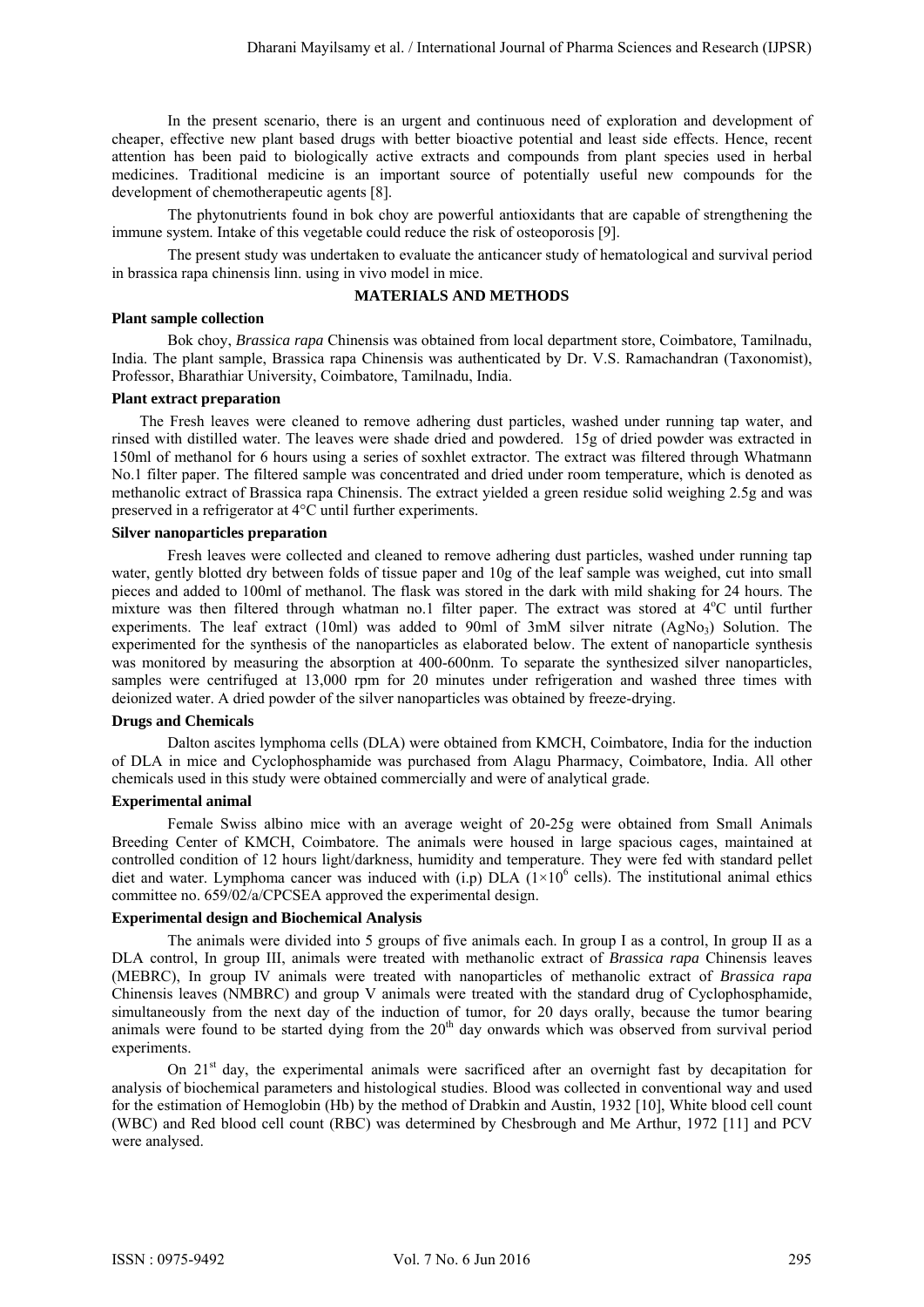The animals were divided into eight groups, containing six animals in each group. The survival period and change in body weight of these animals were monitored up to 58 days. Mean survival time (MST) was found.

| <b>EXPERIMENTAL DESIGN</b> |                                                                                                                                                                                      |  |  |  |
|----------------------------|--------------------------------------------------------------------------------------------------------------------------------------------------------------------------------------|--|--|--|
| Group I                    | Control                                                                                                                                                                              |  |  |  |
| Group II                   | DLA control                                                                                                                                                                          |  |  |  |
| Group III                  | DLA induced+ treatment with methanolic extract of Brassica rapa Chinensis<br>leaves 800mg/kg body weight from 1 <sup>st</sup> day induction to till death.                           |  |  |  |
| Group IV                   | DLA induced+ treatment with methanolic extract of Brassica rapa Chinensis<br>leaves 800mg/kg body weight from $11th$ day induction to till death.                                    |  |  |  |
| Group V                    | DLA induced+ treatment with nanoparticles of methanolic extract of Brassica<br>rapa Chinensis leaves 1 mg/kg body weight from 1 <sup>st</sup> day induction to till death.           |  |  |  |
| Group VI                   | DLA induced+ treatment with nanoparticles of methanolic extract of Brassica<br><i>rapa</i> Chinensis leaves $\frac{1}{2}$ mg/kg body weight from $11th$ day induction to till death. |  |  |  |
| Group VII                  | DLA induced+ treatment with drug cyclophosphamide 3mg/kg body weight<br>from 1 <sup>st</sup> day induction to till death.                                                            |  |  |  |
| Group VIII                 | DLA induced+ treatment with drug cyclophosphamide 3mg/kg body weight<br>from $11th$ day induction to till death.                                                                     |  |  |  |

All these animals were weighed on the day of tumor transplantation and at 5 days intervals throughout the treatment period. Survival period of treated groups (T) were compared with control group (C) and percent increase in life (T/C %) was calculated by the formula.

% Increase in Life span=  $[T/C \times 100]$ -100

$$
\% \text{ Increase in Life span} = \left(\begin{array}{c} \text{or} \\ \text{MST of treated group} \\ \text{MST of DLA control group} \end{array}\right) \times 100-100
$$

#### **Histopathological Examination**

 The spleen tissue of each animal were dissected out and then fixed in buffered formalin for 12 hours and processed for histopathological examination. Four μm-thick paraffin sections were stained with hematoxylin and eosin for light microscope examination using conventional protocol.

### **Statistical Analysis**

The data are expressed as mean  $\pm$  S.D. Statistical comparison was done at significance level,  $p$ <0.05 using SPSS package version 10.0. One way ANOVA followed by post hoc analysis of LSD was performed.

#### **RESULTS**

 It includes the analysis of hematological parameters such as hemoglobin, RBC, WBC and PCV in blood. The methanolic extract of *Brassica rapa* Chinensis leaves on hematological parameters are summarized in the table 1.

Table 1 and Figure 1 represent the effect of methanolic extract of *Brassica rapa* Chinensis leaves on hematological parameters in control and experimental animals. There was a significant decrease (P<0.05) in Hb and RBC levels but significant increase  $(P<0.05)$  in the levels of WBC and PCV in lymphoma bearing mice (Group II) when compared to normal control group (Group I). Methanolic extract of *Brassica rapa* Chinensis leaves treated groups (Group III) were able to reverse the changes in the hematological parameter when compared with Group II animals. Nanoparticles of methanolic extract of *Brassica rapa* Chinensis leaves treated mice (Group IV) showed a (P<0.05) significant decreased when compared with Group II animals. Similar trend was observed on treatment with the standard drug cyclophosphamide (Group V) when compared to Group II animals. Nanoparticles of methanolic extract of *Brassica rapa* Chinensis treated mice (Group IV) increased (P<0.05) significantly when compared with Group III animals. Cyclophosphamide treated (Group V) animals also showed a significant decrease  $(P<0.05)$  when compared with Group III animals.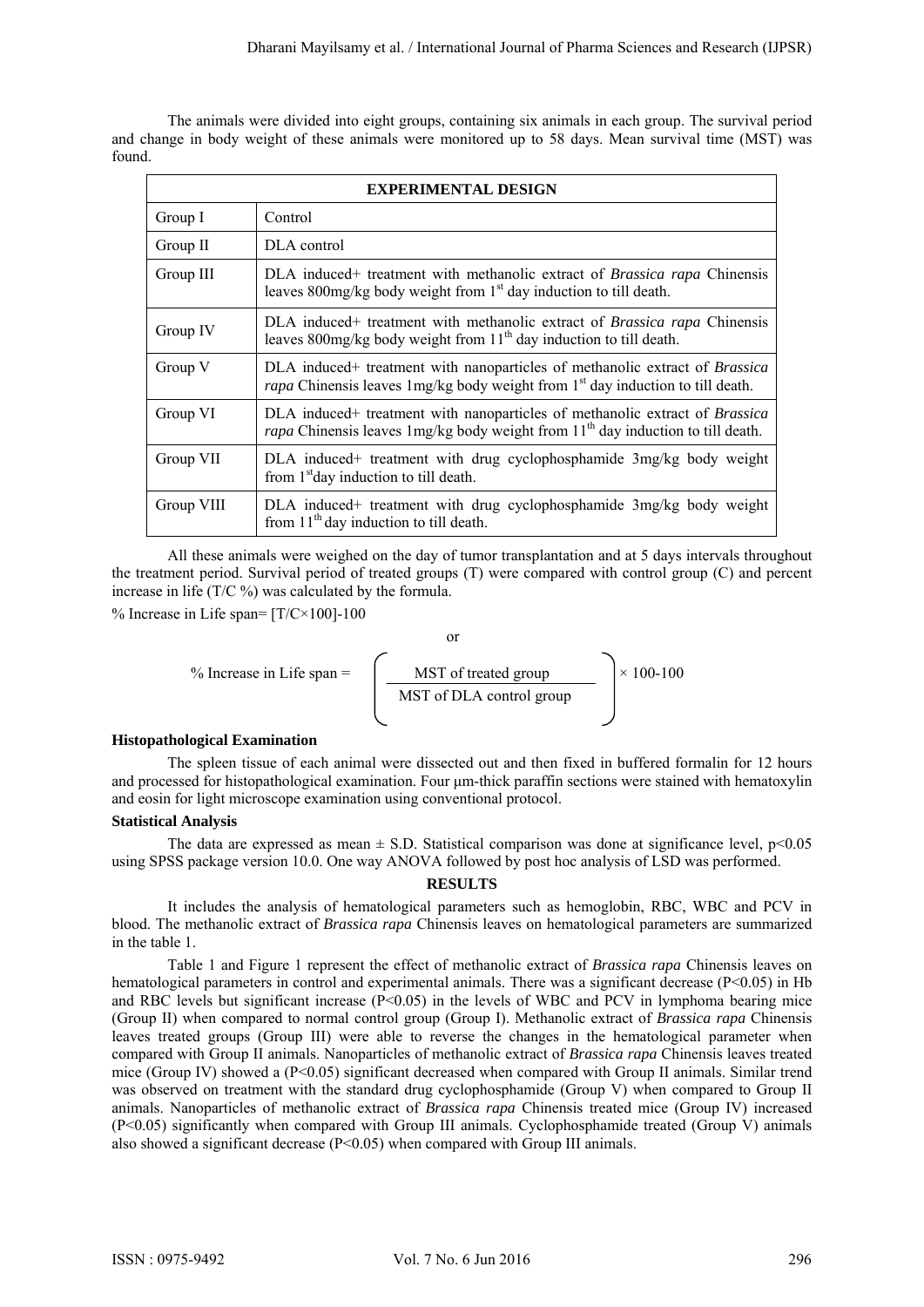| <b>Groups</b>                                            | Haemoglobin (g/dl)             | <b>Red Blood Cells</b><br><b>Counts (Mill/Cumm)</b> | <b>Total White Blood</b><br>Cells/ml $\times$ 10 <sup>3</sup> | $PCV$ $(\frac{9}{6})$          |
|----------------------------------------------------------|--------------------------------|-----------------------------------------------------|---------------------------------------------------------------|--------------------------------|
| Group-I (Control)                                        | $13.46\pm0.37$                 | $10.16 \pm 0.47$                                    | $7.08 \pm 0.47$                                               | $15.26 \pm 0.20$               |
| Group-II (DLA Induced)                                   | $8.16 \pm 0.49^a$              | $5.36 \pm 0.41$ <sup>a</sup>                        | $15.7 \pm 0.85^{\text{a}}$                                    | $17.33 \pm 0.37$ <sup>a</sup>  |
| Group-III<br>(DLA+MEBRC<br>leaves<br>800mg/kg b.wt)      | $11.85 \pm 0.78^b$             | $7.22 \pm 0.38^b$                                   | $10.96 \pm 0.54^{\circ}$                                      | $16.88 \pm 0.17^b$             |
| Group-IV<br>(DLA+NMBRC<br>leaves<br>of $1mg/kg$ b.wt)    | ce<br>$12.39\pm0.61$           | ce<br>$8.77 \pm 0.40$                               | ce<br>$9.99 \pm 0.35$                                         | ce<br>$15.96\pm0.66$           |
| $(DLA+$<br>Group-V<br>Cyclophosphamide<br>$3mg/kg$ b.wt) | $11.00 \pm 0.91$ <sup>df</sup> | 5.96 $\pm$ 0.63 <sup>df</sup>                       | $12.01 \pm 0.21$ <sup>df</sup>                                | $17.26 \pm 0.35$ <sup>df</sup> |

Table 1. Effect of methanolic extract of *Brassica rapa* Chinensis leaves on hematological parameters in serum of control and experimental animals

Values are expressed as mean  $\pm$  SD (n=5)

Group comparison significant at  $5\%$  ( $p<0.05$ )

a) G-II vs G-I b) G vs G-III G-III vs G-II c) G-IV v vs G-II d) G G-V vs G-II e) G-IV vs G-III f) G-V









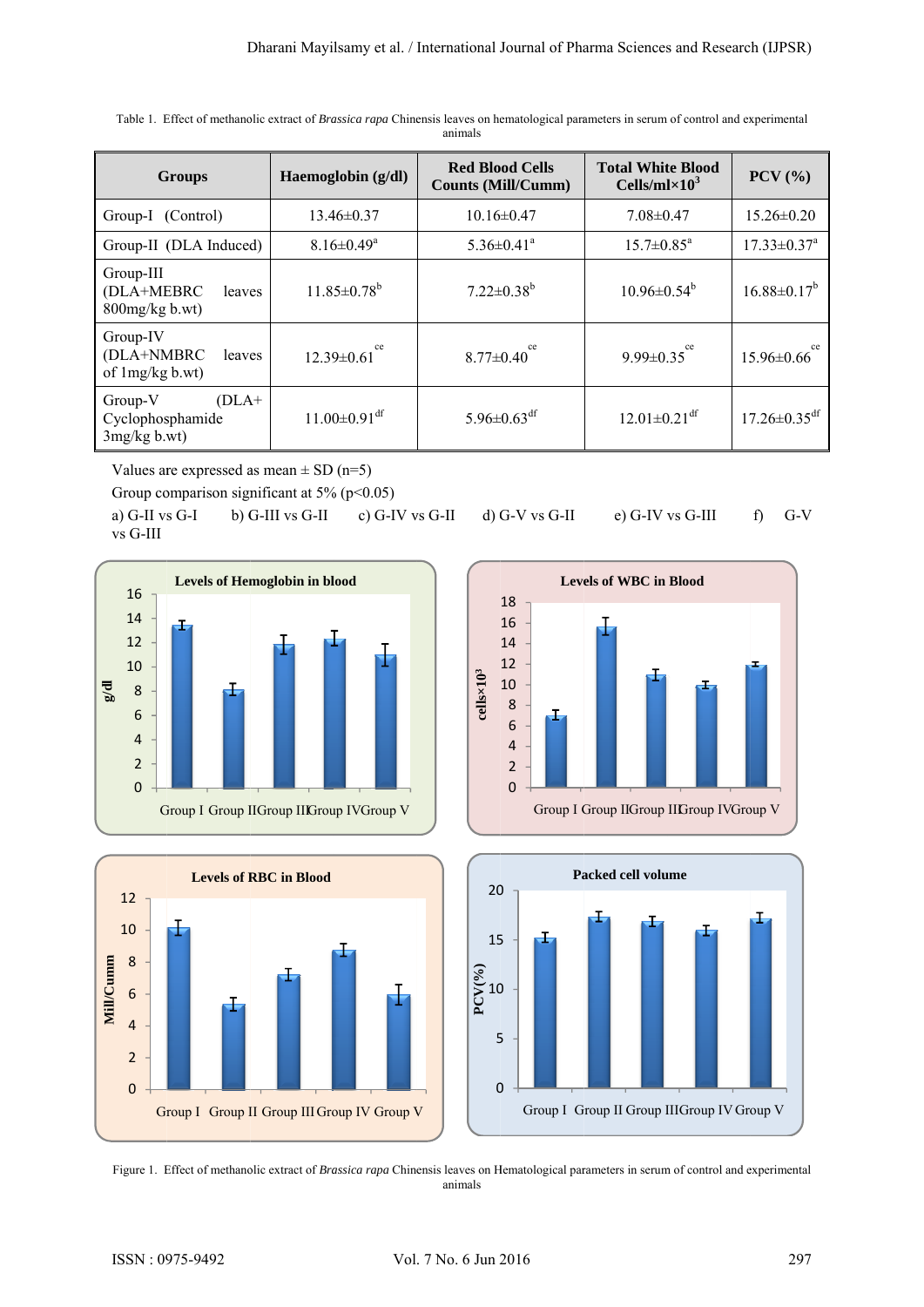#### **Histological Examination**

The results of the histopathological analysis of the lymphoma spleen tissue of experimental animals are presented in fig 2-6. Figure 2 - The spleen Sections shows normal splenic tissue. Figure 3- The DLA tumor bearing mice showed the spleen has the presence of more number of megakaryocytes indicating moderate to severe extra medullary heamatopoiesis. Figure 4- The DLA tumor bearing mice treated with methanolic extract of *Brassica rapa* Chinensis leaves showed the sections show splenic tissue. There is infiltration by atypical cells which are medium sizes to large with scanty to moderate amount of cytoplasm and lobulated nuclei. Few show conspicuous nuclei. Congested blood vessels are seen. Figure 5- The DLA tumor bearing mice treated with nanoparticles of methanolic extract of *Brassica rapa* Chinensis leaves showed almost near to normal histological appearance of hepatocytes. Figure 6- The DLA tumor mice treated with standard drug cyclophosphamide showed the presence of more number of megakaryocytes indicating moderate to serve extra medullary heamatopoiesis.

## **Histopathological investigation of control and experimental animals- spleen**



Figure 2: Group I (Control) Figure 3: Group II (DLA induced)









 Figure 6: Group V (DLA+ Cyclophospomide 3mg/kg b.wt)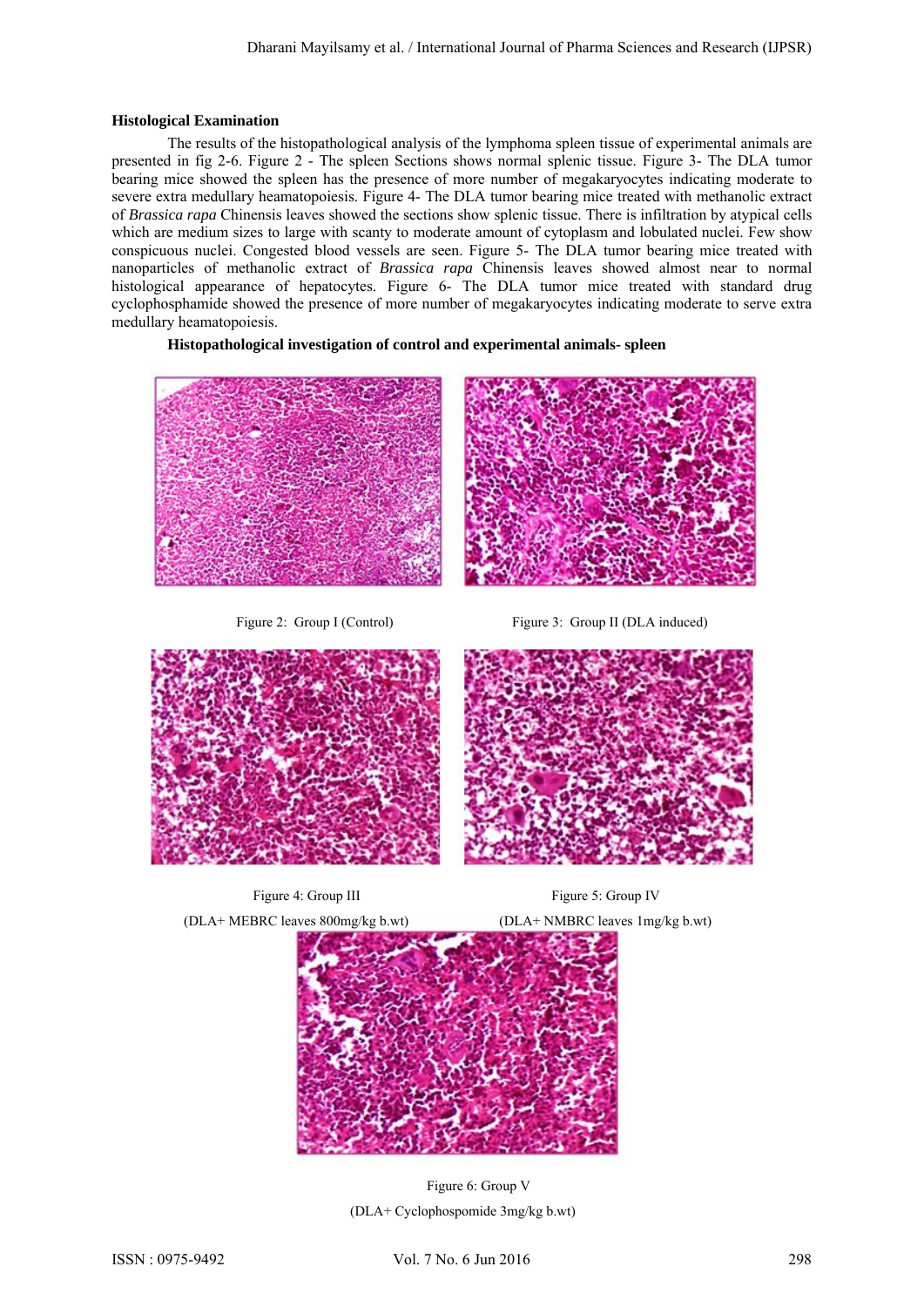The tumor transplantation, the increase in body weight with sluggish movement of the animals was noted from 5<sup>th</sup> day onwards. The changes in the body weight were observed on every 5days interval from the period of tumor transplantation and the results obtained are presented in figure 7.

The increase in body weight of the DLA tumor bearing mice (Group-II) was significantly increased when compared with normal control (Group-I). The methanolic extract and nanoparticles of methanolic extract of *Brassica rapa* Chinensis leaves treated from 1<sup>st</sup> & 11<sup>th</sup> day of induction (Group-III, IV, V and VI) showed a decrease in body weight when compared to induced group (Group-II). Treatment with cyclophosphamide from  $1<sup>st</sup>$  &  $11<sup>th</sup>$  day of induction showed a decrease in body weight when compared to Group-II.



Figure 7: Effect of methanolic extract of *Brassica rapa* Chinensis leaves on body weight of DLA tumor bearing mice

The effect of methanolic extract of *Brassica rapa* Chinensis leaves on the survival period of DLA tumor bearing mice given in **Table 2**. The survival period of DLA tumor bearing mice (Group-II) significantly decreased when compared with control (group-I). Treatment with methanolic extract of *Brassica rapa* Chinensis leaves (group-III and group-IV), nanoparticles of methanolic extract of *Brassica rapa* Chinensis leaves (group-V and group-VI) and cyclophosphamide (group-VII and group-VIII) at various development stages of tumor showed the significant increase in life span when compared to the DLA control (Group-II).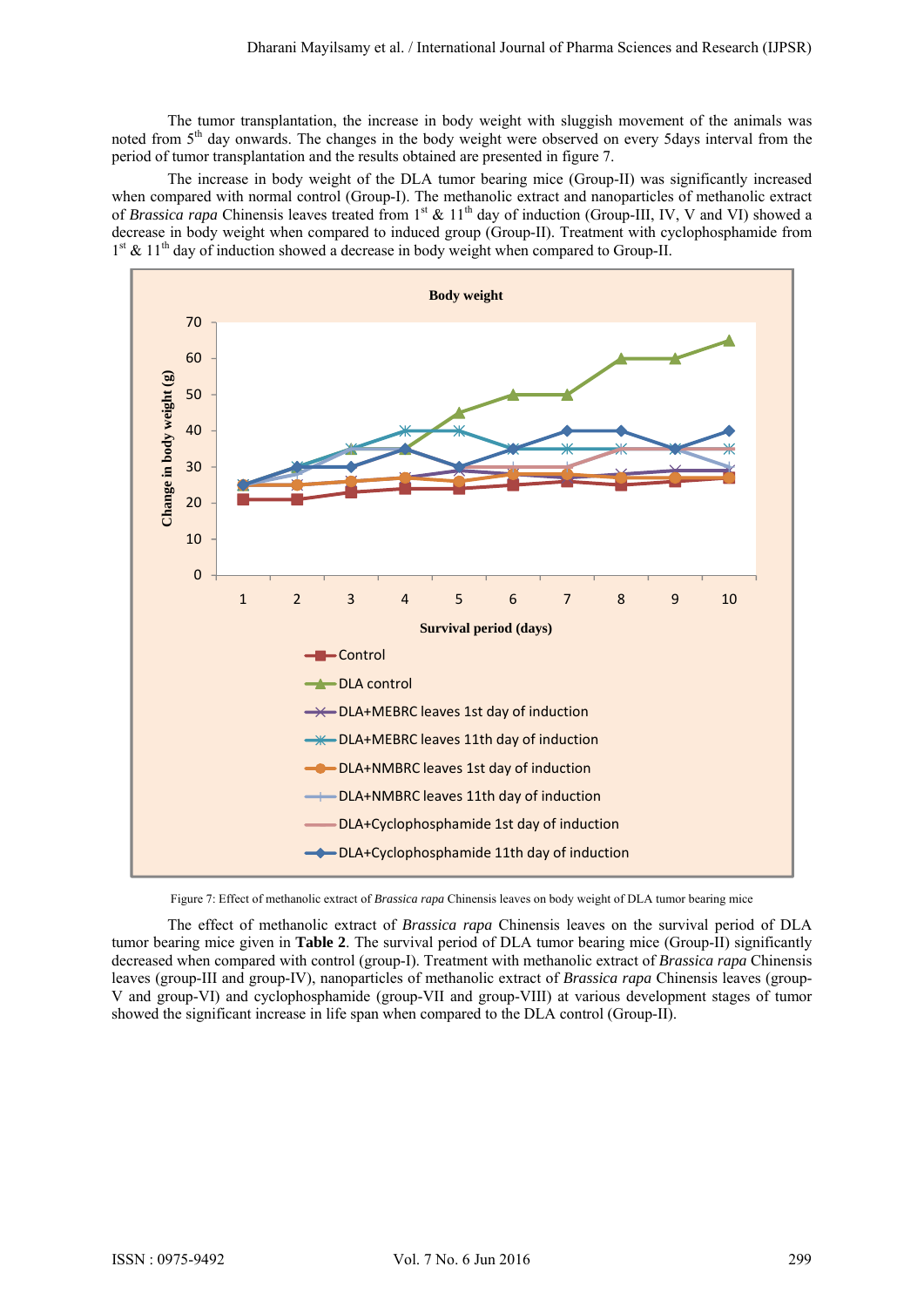| <b>Groups</b>                                                                | <b>Survival in days</b>         | Life span $(\% )$ | % increases in<br>life span |
|------------------------------------------------------------------------------|---------------------------------|-------------------|-----------------------------|
| Group-I Control                                                              | >58                             |                   |                             |
| Group-II(DLA induced)                                                        | $20.33 \pm 1.52^a$              | 100               |                             |
| (DLA+<br>MEBRC<br>$Group-III$<br>leaves<br>treatment $1st$ day of induction) | $36.66 \pm 1.366$ <sup>be</sup> | 180.32            | 80.32                       |
| Group-IV (DLA+MEBRC<br>leaves<br>treatment $11th$ day of induction)          | $32.00 \pm 0.89$                | 157.40            | 57.40                       |
| (DLA+ NMBRC<br>$Group-V$<br>leaves<br>treatment $1st$ day of induction)      | $40.33 \pm 0.51$ <sup>cf</sup>  | 198.376           | 98.376                      |
| Group-VI (DLA+NMBRC<br>leaves<br>treatment $11th$ day of induction)          | $39.00 \pm 0.89$                | 191.834           | 91.834                      |
| Group-VII (DLA+ Cyclophosphamide<br>treatment from $1st$ day of induction)   | $28.33 \pm 1.03^d$              | 139.350           | 39.350                      |
| Group-VIII (DLA+ Cyclophosphamide<br>treatment from $11th$ day of induction) | $25.66\pm0.51$                  | 126.217           | 26.217                      |

Table 2: Effect of *Brassica rapa* Chinensis leaves on survival period of DLA tumor bearing mice

Values are expressed as mean  $\pm$  SD (n=6)

Group comparison significant at  $(p<0.05)$ : a) G-II vs G-I b) G-III vs G-II & IV c) G-V vs G-II & VI d) G-VII vs G-II & VIII e) G-III vs G-V f) G-V vs G-VI

### **DISCUSSION**

The anemia is common complication in cancer and the situation aggravates further during chemotherapy since a majority of antineoplastic agents exert suppressive effects on erythropoiesis and thereby limiting the use of these drugs. The improvement in the hematological profile of the tumor bearing mice following the treatment with the extract could be due to the action of the different phytoconstituents present in the extracts [12]. The hemoglobin content and RBC count were reduced in DLA-bearing mice as compared to normal animals.

The haemoglobin content, RBC, platelets and differential count of WBC had been reversed by the treatment. Elevation of WBC levels may be due to its adverse effect on the haemopoietic system [13]. The important criteria for assessing the value of any antitumor drug are prolongation of life span and decrease of WBC count from blood [14]. PCV may be considered as comparable to that volume of solid tumors. The major problems that are being encountered are myelo suppression and anemia [15].

Our observation correlates with previous report Santhosh kumar *et al.,* 2008 [16] showed that there was significantly increase in the level WBC and neutrophiles and significant reduction in the levels of RBC and lymphocytes. The levels were normalized after supplemented with methanolic extract of *Hypericum hookerianum*.

Similar results have been obtained by Priya *et al.* 2011 [17] where the treatment of DLA bearing mice with the root extracts of *L.inermis* almost brought the levels of RBC, total WBC count and platelets closer to the normal level. Raju *et al.* 2011 [18] reported that the extract of *Indigofera cassioides* showed protective effect on haemopoietic system on DLA and EAC (Erhlich's Ascites Carcinoma) bearing mice.

Treatment with methanolic extract of *Brassica rapa* Chinensis leaves caused an increase in hemoglobin content & RBC, and reduction the WBC count. Thus, it clearly indicated that the methanolic extract of *Brassica rapa* Chinensis leaves possess protective action on the hemopoietic system of DLA tumor bearing mice and this may occur either due to iron defiency and due to hemolytic or myelopathic conditions [19].

 In DLA- tumor bearing mice, a regular rapid increase in ascetic tumor volume was observed [20]. The increase in life span and change in the body weight of the animals suggest that the tumor growth inhibiting activity of the methanolic extract of *Brassica rapa* Chinensis leaves is due to the presence of secondary metabolites like flavonoids, phenols and other metabolites present in the methanolic extract of *Brassica rapa*  Chinensis leaves.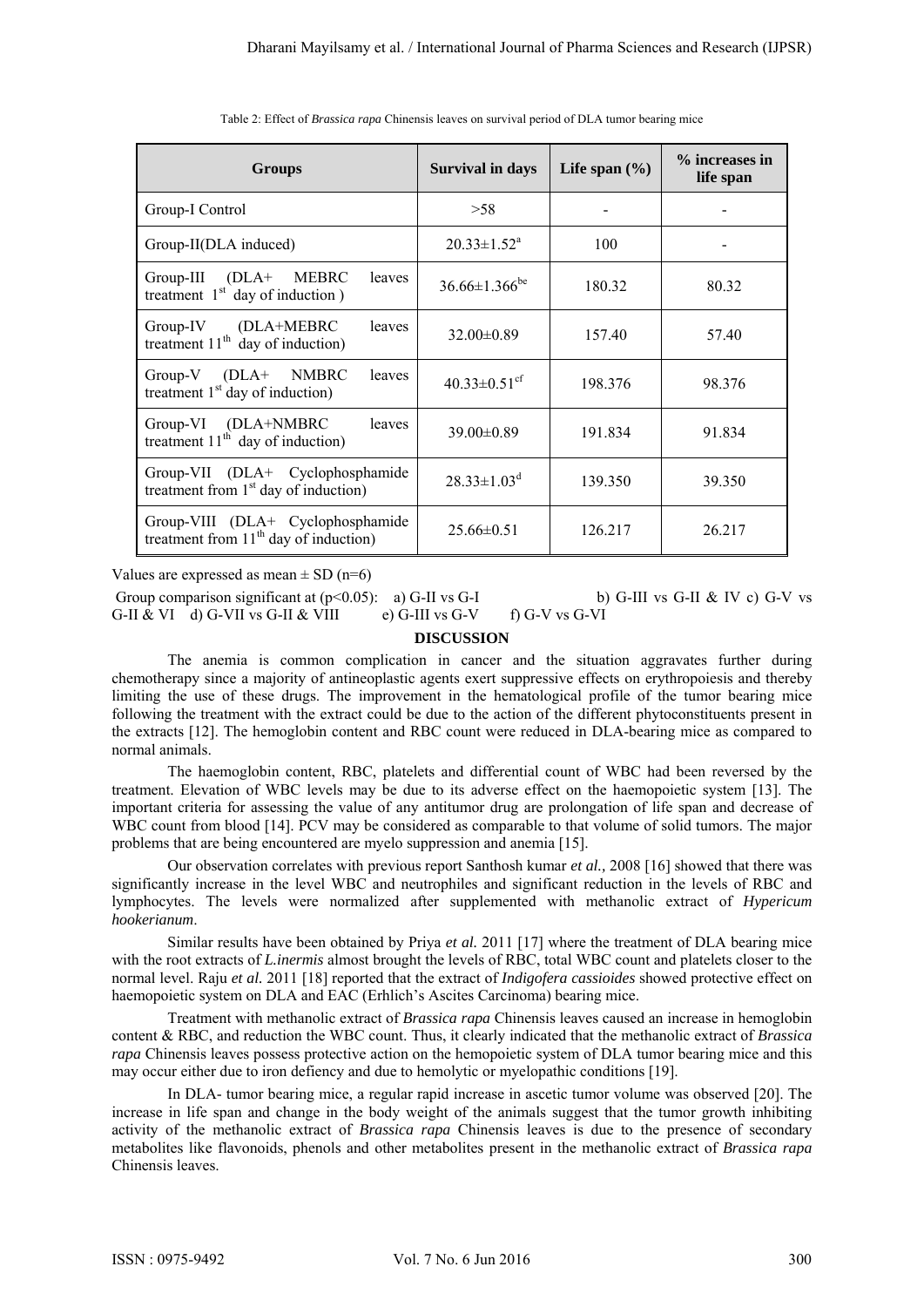Malaya Gupta *et al.,* 2004 [21] reported that the significant decrease in body weight was observed in cancer bearing animals when treated with *Caesalpinia bonducella* leaves. The results are in agreement with the report of Sivakumar *et al.,* 2008 [22] who showed that the body weight of DLA bearing mice was decreased when treated with *Triumboidea* leaves.

There are several *in vitro* studies and rodent *in vivo* studies suggesting that certain herbs and spices may have a chemopreventive effect in the early (initiating) stages of cancer. Herbs may act through several mechanisms to provide protection against cancer [23]. Induction of apoptosis in tumor cells is considered very useful in the management and therapy as well as the prevention of cancer.

Apart from physiological stimuli there are exogenous factors which can contribute to induction of apoptosis. Certain phytochemicals from herbs or herb extracts have been shown to inhibit one or more of the stages of the cancer process (i.e., initiation, promotion, growth and metastasis) [24].

Life span of DLA tumor bearing mice was found to be extended by simultaneous treatment with methanolic extract and nanoparticles of methanolic extract of *Brassica rapa* Chinensis leaves and from the time of tumor induction and when compared to untreated tumor bearing mice.

In another experiment, treatment was given to the animals after the development of tumor induction. i.e. from the 11<sup>th</sup> day of tumor induction. Survival period of this group of animals were found to be increased when compared to the untreated Group II.

In both the experimental conditions the effect of the standard drug cyclophosphamide was found to be having better effect. However, the anticancer effect exhibited by methanolic extract and nanoparticles of methanolic extract of *Brassica rapa* Chinensis leaves should be considered which might be due to the presence of secondary metabolites such as phenols, flavonoids and other phytochemicals in the methanolic extract and nanoparticles of methanolic extract of *Brassica rapa* Chinensis leaves.

Gorelik *et al*., 2008 [25] reported the life span of DLA tumor bearing mice was found to be 15-25 days with the average life span of 20 days. Antioxidant and Antitumorigenic efficacy of methanolic extract of *Gloriosa superba* and Silver Nanoparticles of methanolic extract of *Gloriosa superba* to DLA tumor cells Treatment with MGsSTL and AgMGsSTL reduced the intraperitoneal tumor burden, by detoxifying the tumor cells and increased the life span of the tumor induced mice. The steadfast criteria for judging the potency of any anticancer drug is the prolongation of life span of tumor induced animals.

Oue results coincide with the results of Balasubramanian *et al.,* 2007 [26] who reported that the administration of *Phyllanthus polyphyllus* increased the mean survival time in EAC bearing mice. Our results are in accordance with the earlier report of Malaya Gupta *et al.,* 2004 [21] who showed that the survival period of cancer bearing mice was prolonged when treated *Bauhinia racemosa* stem bark.

#### **Conclusion**

In conclusion, treatment with methanolic extract of *Brassica rapa* Chinensis leaves caused an increase in hemoglobin content  $& RBC$ , and reduction the WBC count. Thus, it clearly indicated that the methanolic extract of *Brassica rapa* Chinensis leaves possess protective action on the hemopoietic system of DLA tumor bearing mice and this may occur either due to iron defiency and due to hemolytic or myelopathic conditions.

The histological examination of the spleen of DLA tumor bearing mice showed abnormal histological changes whereas treatment with Brassica rapa Chinensis leaves and cyclophosphamide caused a remarkable decrease in the abnormal changes in the spleen. The above effects might be due to the synergistic activity of the various components and secondary metabolites present in the *Brassica rapa* Chinensis leaves.

In the present study, it was found that MEBRC and NMBRC leaves have anticancer activity which in turn raised the life span of DLA induced mice and confirmed their anticancer effect. It may be concluded that MEBRC and NMBRC leaves increased the life span of DLA bearing mice and proved their anticancer effect by arresting the tumor growth.

All our findings suggested that the MEBRC and NMBRC leaves exhibited antitumor activity as revealed by the significant increase in the % of MST, % ILS and change in body weight. Active compounds present in the methanolic leaf extract of MEBRC and NMBRC leaves might be responsible for the remarkable antitumor activity.

#### **Acknowledgement**

 The authors are thankful to the Management of Kongunadu Arts and Science College, Coimbatore, Tamilnadu, India.